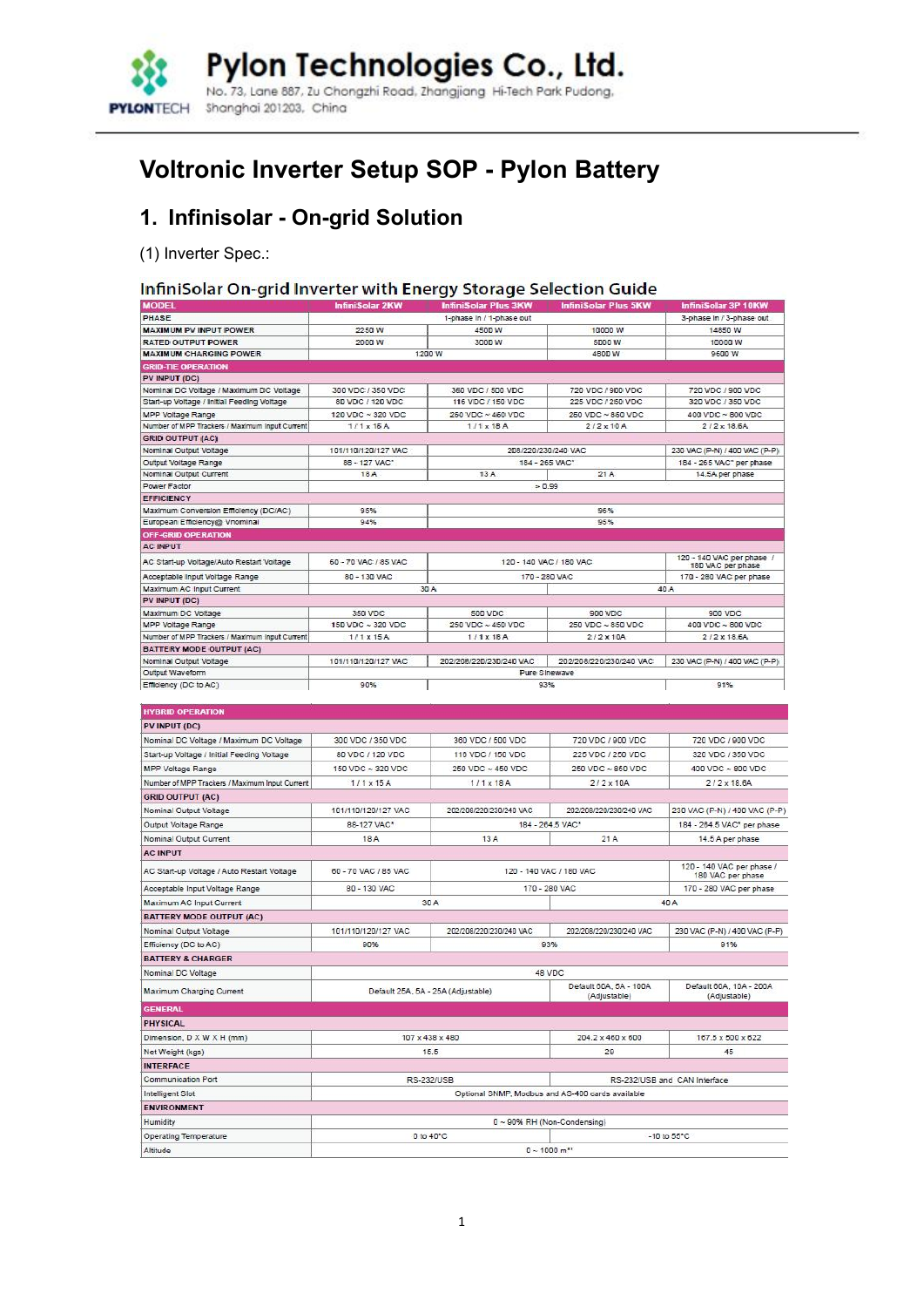

Pylon Technologies Co., Ltd.<br>No. 73, Lane 887, Zu Chongzhi Road, Zhangjiang Hi-Tech Park Pudong.

|                      | (2) General Compatible Condition:                              |                                                         |             |      |             |  |  |
|----------------------|----------------------------------------------------------------|---------------------------------------------------------|-------------|------|-------------|--|--|
| <b>Battery Type</b>  |                                                                | US2000B/Phantom-S                                       |             |      |             |  |  |
| <b>Inverter Type</b> | Infinisolar 2kW                                                | Plus<br>Infinisolar                                     | Infinisolar | Plus | Infinisolar |  |  |
|                      |                                                                | 3kW                                                     | 5kW         |      | 3P 10kW     |  |  |
| Recommend            |                                                                | According to load requirement and inverter rated power. |             |      |             |  |  |
| battery Amount       |                                                                | Battery Amount N = Load power/1200W                     |             |      |             |  |  |
| Communication        | Not required, but need finish the setting on Inverter software |                                                         |             |      |             |  |  |
| <b>DOD</b>           | 80%                                                            |                                                         |             |      |             |  |  |
| Working Temp.        | $0 - 50^{\circ}$ (Indoor operation)                            |                                                         |             |      |             |  |  |
| Charge/Dischar       | $N^*25$ , N = Battery amount                                   |                                                         |             |      |             |  |  |
| ge Current           |                                                                |                                                         |             |      |             |  |  |
| Warranty             | 5yrs                                                           |                                                         |             |      |             |  |  |

(3) Inverter set up:

(a) Connect PV or Grid power to wake up inverter; Connect the communication cable from Inverter to computer.





(b) Open 'Solarpower.exe'(the inverter set up software), Log in .

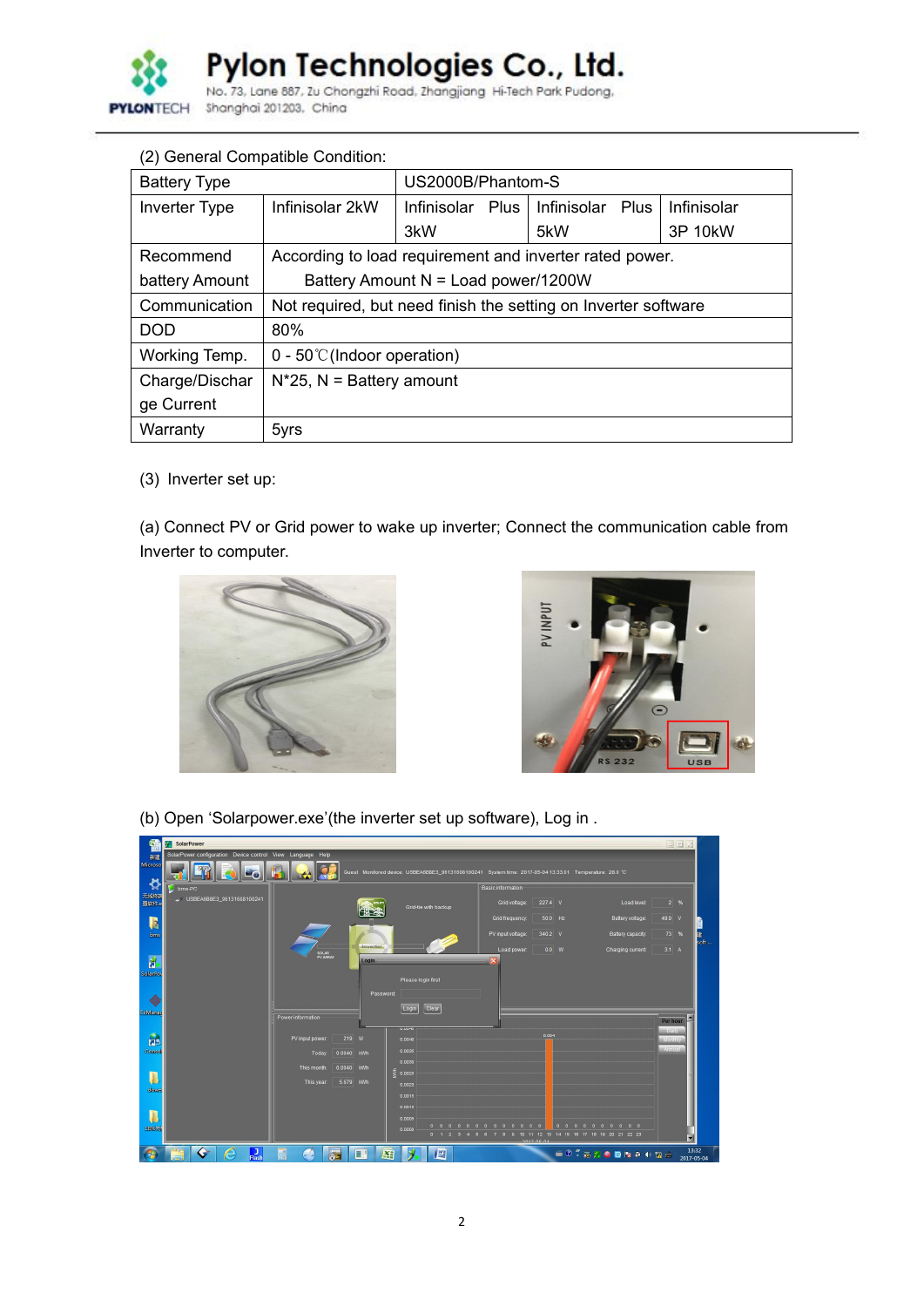

(c)Press 'Parameters Setting'.

| $G_{\mathrm{R}}$        | SolarPower                                                         |                   |            |                      |                                                                                                                 |                |                      | $\Box$ o $\mathbf{x}$   |                                        |
|-------------------------|--------------------------------------------------------------------|-------------------|------------|----------------------|-----------------------------------------------------------------------------------------------------------------|----------------|----------------------|-------------------------|----------------------------------------|
|                         | SolarPower configuration Device control View Language Help         |                   |            |                      |                                                                                                                 |                |                      |                         |                                        |
| <b>Tring</b><br>U<br>粘贴 | MyPower Management<br>Parameters setting                           | N                 |            |                      | Administrator Monitored device: USBEA6B8E3_96131608100241 System time: 2017-05-04 13:33:23 Temperature: 28.0 °C |                |                      |                         | 拢<br>區                                 |
|                         | Restore to the defaults<br>bms-PC                                  |                   |            |                      | <b>Basic information</b>                                                                                        |                |                      |                         | a                                      |
| 剪                       | Output synchronization data<br>USBEA6B8E3 961<br>Real-time control |                   |            | Grid-tie with backup | Grid voltage:                                                                                                   | 226.9 V        | Load level:          | 2%                      | $\bar{\mathbb{Z}}$                     |
|                         |                                                                    |                   |            |                      | Grid frequency.                                                                                                 | 49.9 Hz        | Battery voltage:     | 49.9 V                  |                                        |
|                         |                                                                    |                   |            |                      | PV input voltage:                                                                                               | 343.8 V        | Battery capacity:    | 73 %                    |                                        |
|                         |                                                                    | SOLAR<br>PV ARRAY | Inverter   | LOAD                 | Load power:                                                                                                     | 0.0 W          | Charging current:    | 3.3A                    |                                        |
|                         |                                                                    |                   |            |                      |                                                                                                                 |                |                      |                         |                                        |
|                         |                                                                    |                   |            | <b>BATTERY</b>       |                                                                                                                 |                |                      |                         |                                        |
|                         |                                                                    |                   |            |                      |                                                                                                                 |                |                      |                         |                                        |
|                         |                                                                    |                   |            |                      |                                                                                                                 |                |                      |                         |                                        |
|                         |                                                                    | Power information |            | 0.0070<br>0.0065     |                                                                                                                 |                |                      | Per hour                |                                        |
|                         |                                                                    | PV input power:   | 224 W      | 0.0060<br>0.0055     |                                                                                                                 |                |                      | Dally<br><b>Monthly</b> |                                        |
|                         |                                                                    | Today:            | 0.0050 KWh | 0.0050               |                                                                                                                 | 0.005          |                      | <b>Annual</b>           |                                        |
|                         |                                                                    |                   |            | 0.0045<br>0.0040     |                                                                                                                 |                |                      |                         |                                        |
|                         |                                                                    | This month:       | 0.0050 kWh | Ş<br>0.0035          |                                                                                                                 |                |                      |                         |                                        |
|                         |                                                                    | This year:        | 5.68 KWh   | 0.0030<br>0.0025     |                                                                                                                 |                |                      |                         |                                        |
|                         |                                                                    |                   |            | 0.0020               |                                                                                                                 |                |                      |                         |                                        |
|                         |                                                                    |                   |            | 0.0015<br>0.0010     |                                                                                                                 |                |                      |                         |                                        |
|                         |                                                                    |                   |            | 0.0005               |                                                                                                                 | $\overline{0}$ | 0 0 0 0 0 0 0 0 0 0  |                         | $\star$<br>$\circ$                     |
| 页面: 1/                  |                                                                    |                   |            | 0.0000               | 0 1 2 3 4 5 6 7 8 9 10 11 12 13 14 15 16 17 18 19 20 21 22 23                                                   |                |                      | ◥                       | $\overline{\bullet}$<br>$\overline{r}$ |
|                         | ⊱                                                                  |                   |            |                      |                                                                                                                 | 3017.05.04     |                      | 13:33                   |                                        |
|                         | $L_{\text{Hash}}$<br>e                                             | H<br>Z            |            | 坚<br>×į              |                                                                                                                 |                | <b>SO : RAODRAOM</b> | 2017-05-04              |                                        |

(d) Set the parameter according to below recommendation, the max. charge current refer to the specific battery amount of real application. Then click 'Apply'. According to the inverter limitation, for 2kW&3kW inverter max. is 25A, for 5kW max. is 100A, for 10kW max. is 200A.

| Parameters setting                                        |                                         |                         |                                                                                                                                                         |                         |              |
|-----------------------------------------------------------|-----------------------------------------|-------------------------|---------------------------------------------------------------------------------------------------------------------------------------------------------|-------------------------|--------------|
| Min. grid-connected voltage:                              | $189 -$<br>$\mathbf{v}$                 | Apply.                  | The waiting time before grid-connection:                                                                                                                | $30 -$<br>Sec.          | Apply        |
| Max. grid-connected voltage:                              | $263.5 -$                               | Apply                   | Max. grid-connected average voltage:                                                                                                                    | $253 -$<br>v            | Apply        |
| Min. grid-connected frequency:                            | $47.6 -$<br>Hz                          | Apply                   | Max feed-in grid power                                                                                                                                  | $3,000 -$<br>w          | <b>Apply</b> |
| Max. grid-connected frequency:                            | $50.1 -$<br>Hz                          | Apply                   |                                                                                                                                                         |                         |              |
| Min. PV input voltage:                                    | $90 -$<br>$\mathbf{v}$                  | Apply.                  | Bulk charging voltage(C.V. voltage):                                                                                                                    | $53.2 -$<br>$\mathbf v$ | Apply.       |
| Max. PV input voltage.                                    | $500 -$<br>v                            | Apply                   | Floating charging voltage:                                                                                                                              | $53.2 -$                | Apply        |
| Min. MPP voltage:                                         | $120 -$<br>V                            | Apply                   | Battery cut-off discharging voltage when Grid is available:                                                                                             |                         | <b>Apply</b> |
| Max. MPP voltage:                                         | $450 -$<br>$\overline{\mathbf{v}}$      | Apply                   | Battery re-discharging voltage when Grid is available:                                                                                                  | $50 -$                  | Apply        |
| Max. charging current:                                    | A<br>252                                | Apply.                  | Battery cut-off discharging voltage when Grid is unavailable:                                                                                           | $48 -$                  | Apply        |
| Start LCD screen-saver after:                             | 300<br>Sec.<br>$\overline{\phantom{a}}$ | Apply.                  | Battery re-discharging voltage when Grid is unavailable:                                                                                                | $50 -$                  | Apply        |
| Mute Buzzer alarm:                                        | $O$ Enable $O$                          | <b>Disable</b><br>Apply | Mute alarm in battery mode.                                                                                                                             | C Enable C Disable      | Apply.       |
| Mute the buzzer in the Standby mode: ( Enable ( Disable ) |                                         | Apply.                  | Generator as AC source: O Enable C Disable Apply                                                                                                        |                         |              |
|                                                           |                                         |                         | When float charging current is less than X (A) and continued T (Min), then charger off, when battery voltage is less than Y (V), then charger on again. |                         |              |
| $\mathbf{x}$<br>A                                         | 60<br>$E_{\perp}$                       | Min.<br>Y.              | $51.5 -$<br>Apply.                                                                                                                                      |                         |              |
|                                                           |                                         |                         | Any schedule change will affect the power generated and shall be conservatively made.                                                                   |                         |              |
| 2017-05-04<br>System time:                                | ä                                       |                         |                                                                                                                                                         |                         |              |
| 13:34:46                                                  | Apply                                   |                         |                                                                                                                                                         |                         |              |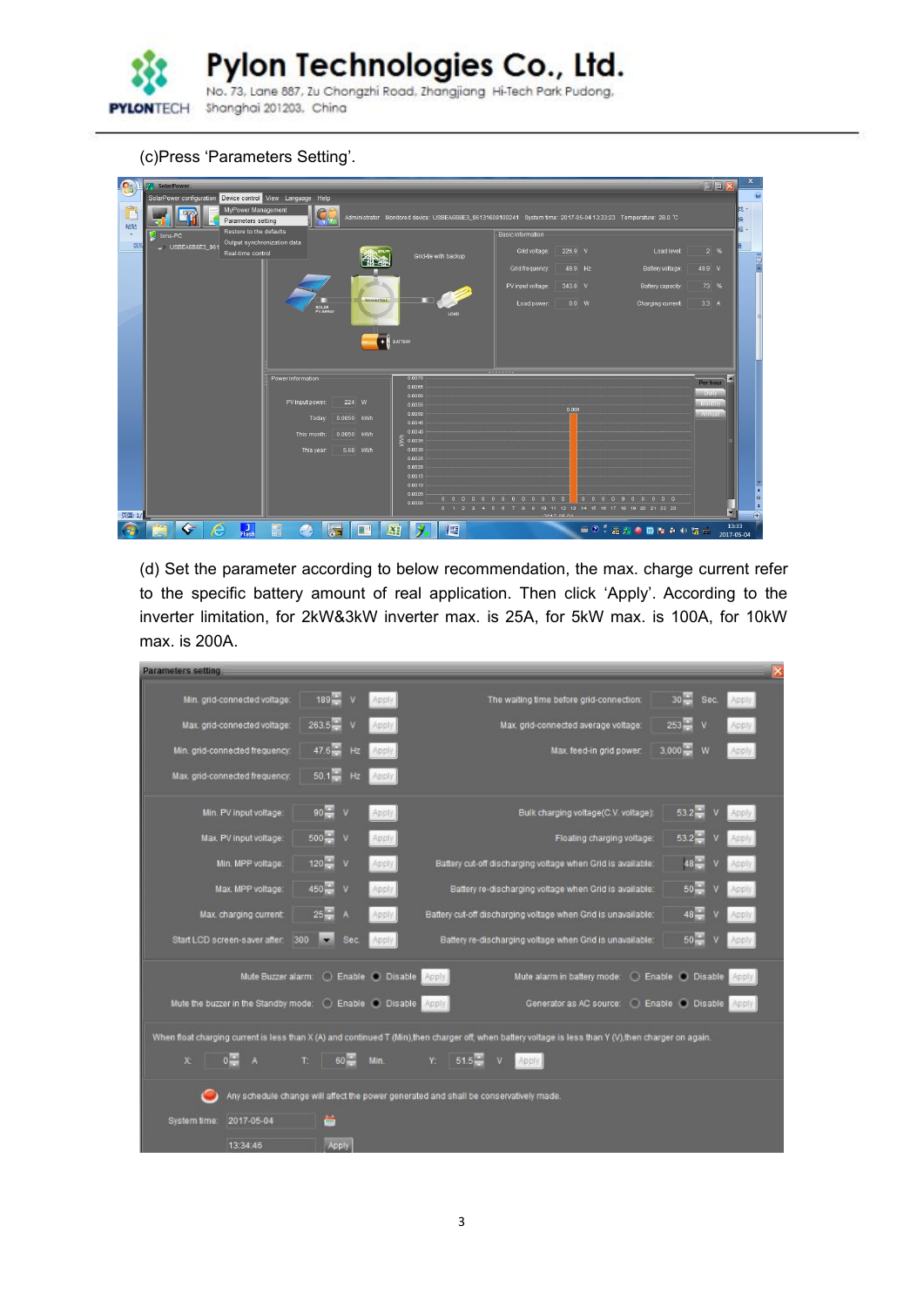

Pylon Technologies Co., Ltd.<br>No. 73, Lane 887, 2u Chongzhi Road, Zhangjiang Hi-Tech Park Pudong.

# **2. Axpert - Off-grid Solution**

## (1) Inverter Spec.:

| <b>MODEL</b>                                 | <b>Axpert MKS</b><br>1K-24 | <b>Axpert MKS</b><br>1K-48 | <b>Axpert MKS</b><br>$2K-24$                                                  | <b>Axpert MKS</b><br>3K-24                                               | <b>Axpert MKS</b><br>3K-48                                  | <b>Axpert MKS</b><br><b>AK</b> | <b>Axpert MKS</b><br>5K |
|----------------------------------------------|----------------------------|----------------------------|-------------------------------------------------------------------------------|--------------------------------------------------------------------------|-------------------------------------------------------------|--------------------------------|-------------------------|
| Rated Power                                  | 1000VA/800W                | 1000VA/1000W               | 2000VA/1600W                                                                  | 3000VA/2400W                                                             | 3000VA/2400W                                                | 4000VA/3200W                   | 5000VA/4000W            |
| <b>INPUT</b>                                 |                            |                            |                                                                               |                                                                          |                                                             |                                |                         |
| Voltage                                      |                            |                            |                                                                               | 230 VAC                                                                  |                                                             |                                |                         |
| Selectable Voltage Range                     |                            |                            |                                                                               | 170-280 VAC (For Personal Computers)<br>90-280 VAC (For Home Appliances) |                                                             |                                |                         |
| <b>Frequency Range</b>                       |                            |                            |                                                                               | 50 Hz/60 Hz (Auto sensing)                                               |                                                             |                                |                         |
| <b>OUTPUT</b>                                |                            |                            |                                                                               |                                                                          |                                                             |                                |                         |
| <b>AC Voltage Regulation</b><br>(Batt. Mode) |                            |                            |                                                                               | 230VAC ± 5%                                                              |                                                             |                                |                         |
| Surge Power                                  |                            | 2000VA                     | 4000VA                                                                        |                                                                          | 6000VA                                                      | 8000VA                         | 10000VA                 |
| Efficiency (Peak)                            | $90\% - 93\%$              |                            |                                                                               |                                                                          | 93%                                                         |                                |                         |
| <b>Transfer Time</b>                         |                            |                            |                                                                               |                                                                          | 10 ms (For Personal Computers); 20 ms (For Home Appliances) |                                |                         |
| Waveform                                     |                            |                            |                                                                               | Pure sine wave                                                           |                                                             |                                |                         |
| <b>BATTERY</b>                               |                            |                            |                                                                               |                                                                          |                                                             |                                |                         |
| <b>Battery Voltage</b>                       | 24 VDC                     | 48 VDC                     | <b>24 VDC</b>                                                                 | 24 VDC                                                                   | 48 VDC                                                      |                                | 48 VDC                  |
| <b>Floating Charge Voltage</b>               | 27 VDC                     | 54 VDC                     | 27 VDC                                                                        | 27 VDC                                                                   | 54 VDC                                                      |                                | <b>54 VDC</b>           |
| Overcharge Protection                        | 31 VDC                     | 62 VDC                     | 31 VDC                                                                        | 31 VDC                                                                   | 62 VDC                                                      | 60 VDC                         |                         |
| <b>SOLAR CHARGER &amp; AC CHARGER</b>        |                            |                            |                                                                               |                                                                          |                                                             |                                |                         |
| Maximum PV Array Power                       | 600W                       | 900W                       | 600W                                                                          | 600W                                                                     | 900W                                                        |                                | 4000W                   |
| MPPT Range @ Operating<br>Voltage            |                            |                            | 30VDC ~ 66VDC   60VDC ~ 88VDC   30VDC ~ 66VDC   30VDC ~ 66VDC   60VDC ~ 88VDC |                                                                          |                                                             |                                | 60VDC ~115VDC           |
| Maximum PV Array Open<br>Circuit Voltage     | 75VDC                      | 102VDC                     | 75VDC                                                                         | 75VDC                                                                    | 102VDC                                                      |                                | 145 VDC                 |
| Maximum Solar Charge Current                 | 25A                        | 18A                        | 25A                                                                           | 25A                                                                      | <b>18A</b>                                                  |                                | 80 A                    |
| Maximum AC Charge Current                    | 20A                        | 15A                        | 30A                                                                           | 30A                                                                      | 15A                                                         |                                | 60 A                    |
| Maximum Charge Current                       | 45A                        | 33A                        | 55A                                                                           | 55A                                                                      | 33A                                                         |                                | 140 A                   |
| <b>Maximum Efficiency</b>                    |                            |                            |                                                                               | 98%                                                                      |                                                             |                                |                         |
| Standby Power Consumption                    |                            |                            |                                                                               | 2 W                                                                      |                                                             |                                |                         |
| <b>PHYSICAL</b>                              |                            |                            |                                                                               |                                                                          |                                                             |                                |                         |
| Dimension, D x W x H (mm)                    |                            |                            | 100 x 272 x 355                                                               |                                                                          |                                                             |                                | 120 x 295 x 468         |
| Net Weight (kgs)                             |                            | 6.8                        | 7.0                                                                           |                                                                          | 7.4                                                         |                                | 11                      |
| OPERATING ENVIRONMENT                        |                            |                            |                                                                               |                                                                          |                                                             |                                |                         |
| Humidity                                     |                            |                            |                                                                               | 5% to 95% Relative Humidity (Non-condensing)                             |                                                             |                                |                         |
| <b>Operating Temperature</b>                 |                            |                            |                                                                               | $0^{\circ}$ C - 55 $^{\circ}$ C                                          |                                                             |                                |                         |
| Storage Temperature                          |                            |                            |                                                                               | $-15^{\circ}$ C - 60 $^{\circ}$ C                                        |                                                             |                                |                         |

## (2) General Compatible Condition:

| <b>Battery Type</b> |                                                        | US2000B/Phantom-S                                       |                   |                    |  |  |
|---------------------|--------------------------------------------------------|---------------------------------------------------------|-------------------|--------------------|--|--|
| Inverter Type       | Axpert                                                 | Axpert<br>Axpert<br>Axpert                              |                   |                    |  |  |
|                     | <b>MKS 1K-48</b>                                       | <b>MKS 3K-48</b>                                        | MKS <sub>4K</sub> | MKS <sub>5</sub> K |  |  |
| Max.                | 33A                                                    | 33A                                                     | 140A              | 140A               |  |  |
| charge current      |                                                        |                                                         |                   |                    |  |  |
| Recommend           |                                                        | According to load requirement and inverter rated power. |                   |                    |  |  |
| battery Amount      | Battery Amount N = Load power/1200W                    |                                                         |                   |                    |  |  |
| Communication       | Not required, but need finish the setting on Inverter. |                                                         |                   |                    |  |  |
| <b>DOD</b>          | 80%                                                    |                                                         |                   |                    |  |  |
| Working Temp.       | $0 - 50^{\circ}$ (Indoor operation)                    |                                                         |                   |                    |  |  |
| Charge/Dischar      | $N^*25$ , N = Battery amount                           |                                                         |                   |                    |  |  |
| ge Current          |                                                        |                                                         |                   |                    |  |  |
| Warranty            | 5yrs                                                   |                                                         |                   |                    |  |  |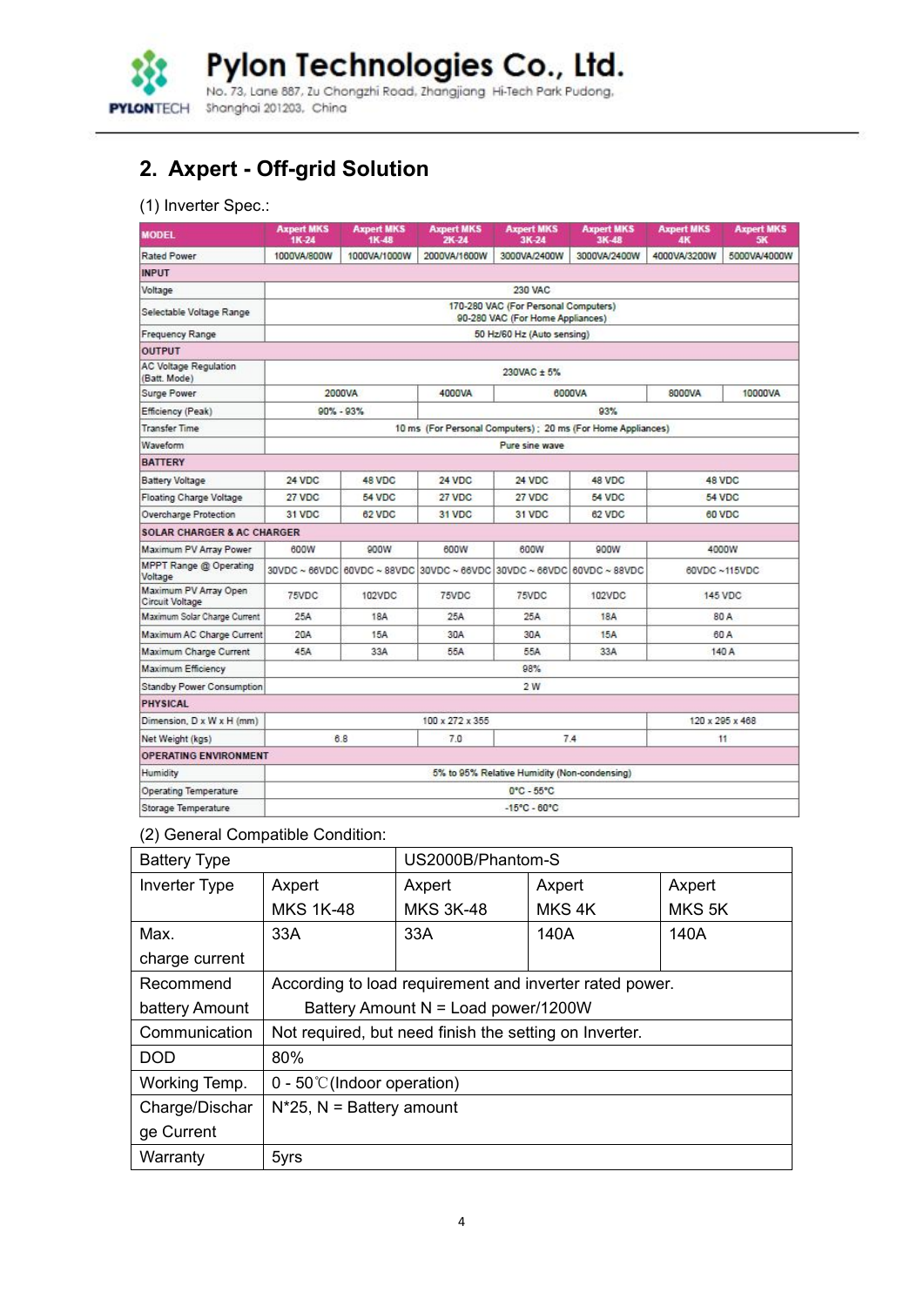

Pylon Technologies Co., Ltd.<br>No. 73, Lane 887, Zu Chongzhi Road, Zhangjiang Hi-Tech Park Pudong.

Shanghai 201203, China

- (3) Inverter set up:
- (a) Connect Inverter with battery, wake up inverter.



(b) Press 'Enter' for 5s, to enter into the setting.